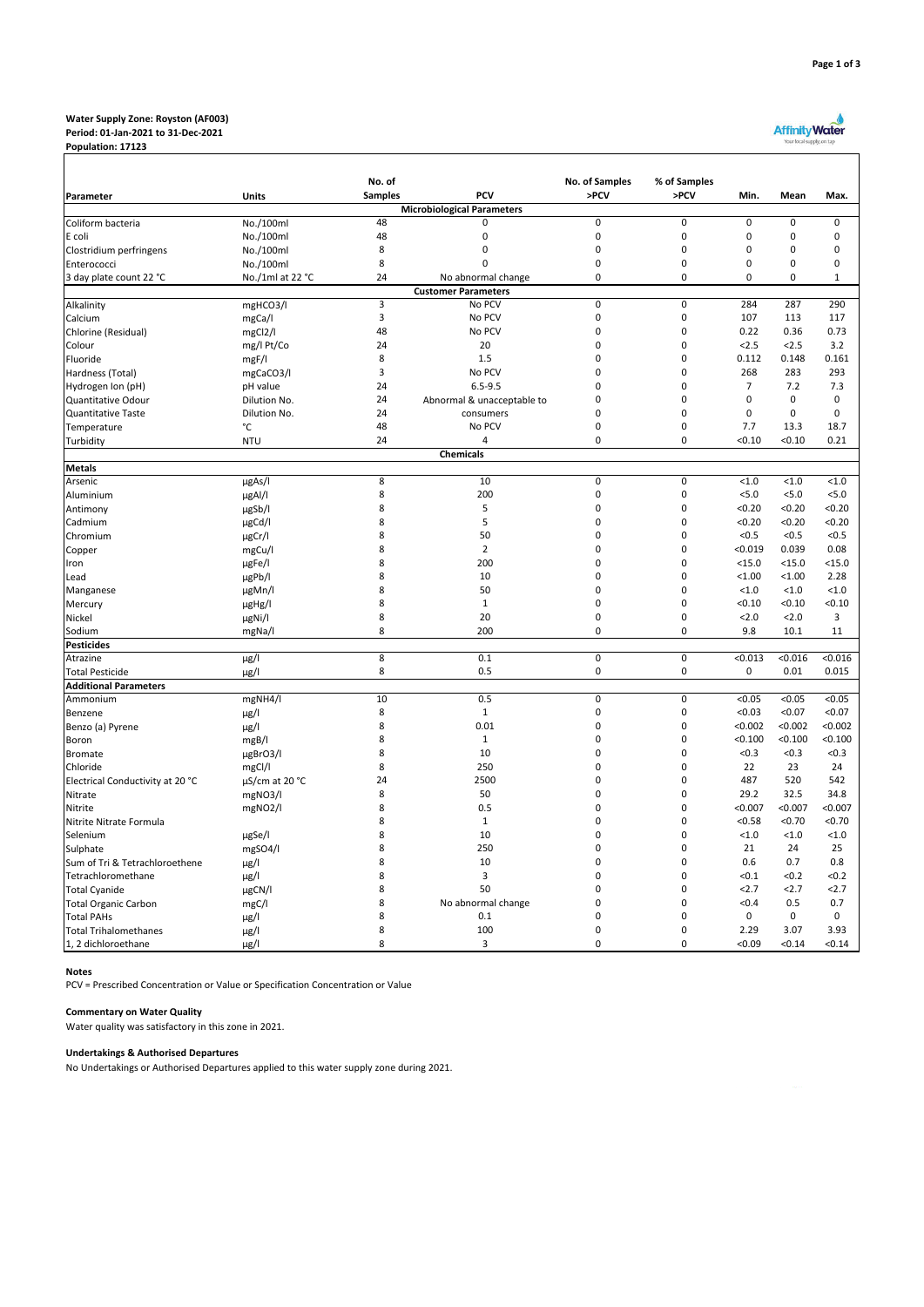**Affinity Water** 

## **Glossary**

# **Drinking Water Standards**

The report above show all regulatory parameters which are monitored in accordance with the current Water Supply (Water Quality) Regulations. Some non-regulatory parameters are also included for customer information only. The table below describes these parameters and what the standards can mean.

| <b>Regulatory Parameters</b>                       |                                                                                                                                                                                                                                                                                                                                                                                                                                                                                      |                                                                    |  |  |  |  |  |
|----------------------------------------------------|--------------------------------------------------------------------------------------------------------------------------------------------------------------------------------------------------------------------------------------------------------------------------------------------------------------------------------------------------------------------------------------------------------------------------------------------------------------------------------------|--------------------------------------------------------------------|--|--|--|--|--|
| Parameter                                          | What it means                                                                                                                                                                                                                                                                                                                                                                                                                                                                        | Standard                                                           |  |  |  |  |  |
| Microbiological Parameters                         |                                                                                                                                                                                                                                                                                                                                                                                                                                                                                      |                                                                    |  |  |  |  |  |
| Coliform bacteria                                  | These bacteria are widely distributed in the environment and provide a sensitive measure of the microbiological<br>quality of the water supply. They are removed during the treatment process. However, if any coliform<br>organisms are detected in drinking water immediate action is taken to investigate the source of the bacteria.<br>Nearly all instances of coliforms in samples taken from customers' taps are due to microbiological growths in<br>the domestic cold taps. | 0 per 100ml                                                        |  |  |  |  |  |
| E coli<br>Clostridium perfringens<br>Enterococci   | Bacteria which are indicative of possible faecal contamination. Immediate action is taken if these organisms are<br>detected in drinking water.                                                                                                                                                                                                                                                                                                                                      | 0 per 100ml                                                        |  |  |  |  |  |
| 2 day plate count 37 °C<br>3 day plate count 22 °C | A range of harmless bacteria that may be present in water supplies. These are monitored to ensure the<br>efficiency of the treatment process and the cleanliness of the distribution system.                                                                                                                                                                                                                                                                                         | No specific<br>standard<br>(increasing trends<br>are investigated) |  |  |  |  |  |
| <b>Customer Parameters</b>                         |                                                                                                                                                                                                                                                                                                                                                                                                                                                                                      |                                                                    |  |  |  |  |  |
| Alkalinity                                         | Alkalinity is normally due to bicarbonate salts of calcium and magnesium, but very occasionally sodium<br>bicarbonate may contribute. In the former case the alkalinity is sometimes called the "temporary hardness" as<br>it is removed by boiling.                                                                                                                                                                                                                                 | No specific<br>standard                                            |  |  |  |  |  |
| Calcium                                            | Occurs naturally in water after passage through mineral deposits and rock strata. Calcium contributes to the<br>total hardness of water.                                                                                                                                                                                                                                                                                                                                             | No specific<br>standard                                            |  |  |  |  |  |
| Chlorine (Residual)                                | Affinity Water disinfects some of our water supplies using chlorine. The concentration of chlorine used is<br>carefully controlled and is set to ensure that water is adequately disinfected, while minimising any taste or<br>odour issues for consumers.                                                                                                                                                                                                                           | No specific<br>standard                                            |  |  |  |  |  |
| Colour                                             | Water should be clear and bright, but natural organic matter or pipework corrosion products may occasionally<br>impart a slight tint. The standard is set for reasons of appearance and requires water to be virtually colourless.                                                                                                                                                                                                                                                   | 20 mg/l Pt/Co                                                      |  |  |  |  |  |
| Fluoride                                           | Occurs naturally in many water sources. The standard is set to ensure no adverse effects. Affinity Water does<br>not artificially fluoridate the water supplies.                                                                                                                                                                                                                                                                                                                     | 1.5 mg $F/I$                                                       |  |  |  |  |  |
| Hardness (Total)                                   | Hardness is due to calcium and magnesium salts dissolved in the water. Hard water is perfectly safe and there is<br>evidence that it can even be good for your health, unless there are specific requirements to do so there is no<br>need to soften the water. Almost all Affinity Water supplies are hard due to the natural geology of Southern<br>England.                                                                                                                       | No specific<br>standard                                            |  |  |  |  |  |
| Hydrogen Ion (pH)                                  | A measure of the acidity or alkalinity of water; pH <7.0 is acidic and pH >7.0 is alkaline. Excessively acidic or<br>alkaline water can contribute to corrosion of pipes and fittings.                                                                                                                                                                                                                                                                                               | Min. 6.5 to max<br>9.5                                             |  |  |  |  |  |
| Quantitative Odour<br>Quantitative Taste           | Specialist tasting panels examine the water for taste or odour. These standards are measure of the aesthetic<br>quality of drinking water. Unusual odours or tastes may indicate a problem which needs investigating.                                                                                                                                                                                                                                                                | Abnormal &<br>unacceptable to<br>consumers                         |  |  |  |  |  |
| Temperature                                        |                                                                                                                                                                                                                                                                                                                                                                                                                                                                                      | No specific                                                        |  |  |  |  |  |
| Turbidity                                          | The standard requires that there should be no haziness caused by fine particles. Sometimes minute air bubbles<br>give the supply a milky appearance but on standing for a few minutes these will clear from the bottom of the<br>glass upwards.                                                                                                                                                                                                                                      | 4 NTU                                                              |  |  |  |  |  |
| <b>Chemicals</b>                                   |                                                                                                                                                                                                                                                                                                                                                                                                                                                                                      |                                                                    |  |  |  |  |  |
| <b>Metals</b>                                      |                                                                                                                                                                                                                                                                                                                                                                                                                                                                                      |                                                                    |  |  |  |  |  |
| Antimony                                           |                                                                                                                                                                                                                                                                                                                                                                                                                                                                                      | $5 \mu g Sb/l$                                                     |  |  |  |  |  |
| Arsenic                                            |                                                                                                                                                                                                                                                                                                                                                                                                                                                                                      | $10 \mu g$ As/I                                                    |  |  |  |  |  |
| Cadmium                                            | Very low levels of these substances may occur naturally, but in higher amounts could be associated with                                                                                                                                                                                                                                                                                                                                                                              | $5 \mu g$ Cd/I                                                     |  |  |  |  |  |
| Chromium                                           | industrial pollution. The standards are health-related and have a large safety factor built in.                                                                                                                                                                                                                                                                                                                                                                                      | 50 μg Cr/l                                                         |  |  |  |  |  |
| Mercury                                            |                                                                                                                                                                                                                                                                                                                                                                                                                                                                                      | $1 \mu g Hg/I$                                                     |  |  |  |  |  |
| Nickel<br>Aluminum                                 | Occurs naturally in many water resources. Aluminum compounds are also used at some water treatment works<br>to remove impurities, but are themselves removed in the process.                                                                                                                                                                                                                                                                                                         | 20 μg Ni/l<br>200 μg Al/l                                          |  |  |  |  |  |
| Copper                                             | Any significant amount of copper is likely to come from corrosion of customers' pipes and fittings. An excess of<br>copper can cause a metallic taste.                                                                                                                                                                                                                                                                                                                               | 2 mg Cu/l                                                          |  |  |  |  |  |
| Iron                                               | Iron may be associated with corrosion of old iron water mains. Iron based compounds are also used at some<br>water treatment works to remove impurities, but are themselves removed in the process. The standard for iron<br>has been set for aesthetic reasons as levels persistently above the standard can give rise to discoloured water.                                                                                                                                        |                                                                    |  |  |  |  |  |